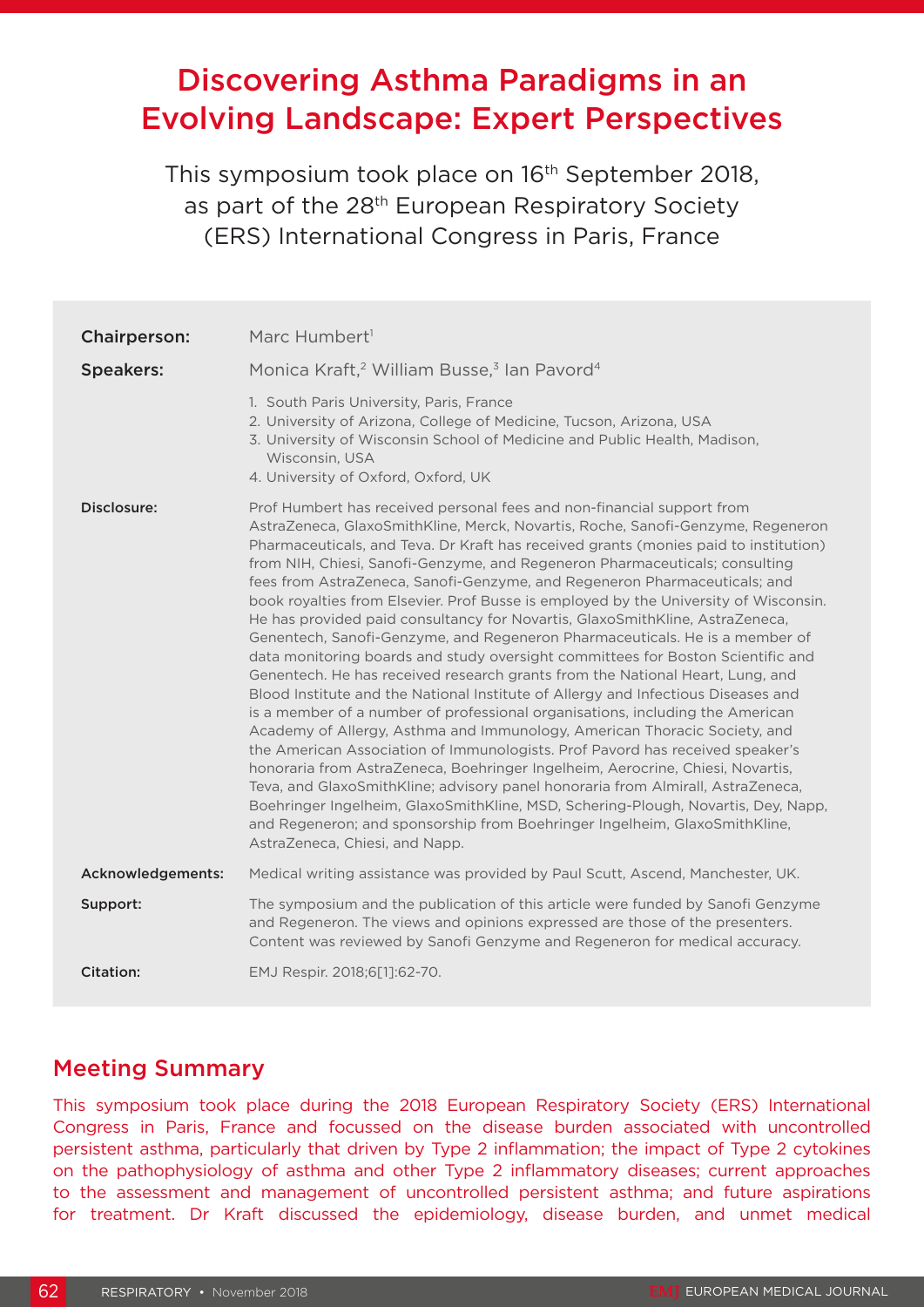needs of patients with uncontrolled persistent asthma. These patients have an increased risk of exacerbations, morbidity, mortality, and disease progression. Many patients have evidence of Type 2 inflammation, which constitutes a heavy disease burden and is further impacted by Type 2 inflammatory comorbidities. Prof Busse considered how Type 2 inflammation drives the key pathophysiologic characteristics of asthma. Persistent Type 2 inflammation and airway remodelling contribute to a self-perpetuating vicious cycle of exacerbations and progressive loss of lung function, and, therefore, impact disease progression. Targeting specific Type 2 inflammatory pathway cytokines reduces the pathophysiological impact of asthma and other Type 2 inflammatory comorbidities. Prof Pavord examined the current thinking around the management of uncontrolled persistent asthma driven by Type 2 inflammation. Despite recent advances in patient management, unmet needs remain. Of note, biologics have limitations and some patients are ineligible for currently vailable treatments.

# Setting the Stage: The Current State of Uncontrolled Persistent Asthma with Type 2 Inflammation

### Doctor Monika Kraft

Asthma is a prevalent and progressive disease characterised by recurring symptoms, variable airway obstruction, airway hyper-responsiveness, and chronic airway inflammation;<sup>1</sup> it constitutes a heavy global burden and public health concern. In 2015, asthma was the most prevalent chronic respiratory disease, affecting an estimated 358 million people and accounting for 397,000 deaths worldwide.<sup>2</sup> Its prevalence is also steadily rising, with an estimated global increase of 12.6% from 1990–2015.2

Asthma remains uncontrolled in many patients despite the use of current treatments, $3$  with recent European surveys estimating that 45–54% of patients have poorly controlled or uncontrolled asthma.3 Compared with patients with well-controlled asthma, patients with uncontrolled persistent asthma have an increased risk of exacerbations and hospitalisations; increased morbidity, mortality, and disease progression (as indicated by overuse of shortacting beta agonists); $3-6$  reduced and declining lung function;<sup>7</sup> and impaired health-related quality of life.6 Moreover, uncontrolled persistent asthma is associated with the progressive development of Type 2 inflammatory comorbidities8 and the high use of oral corticosteroids (OCS). $3$  In the TENOR I study<sup>9</sup> of 725 adolescents and adults with asthma, there was a 3.2-fold increased risk of hospitalisation, emergency department visit, or OCS burst

in patients with uncontrolled disease versus those with controlled asthma. The same study also showed a significantly decreased post-bronchodilator percent predicted forced expiratory volume in 1 second  $(FEV_{1})$  for patients with uncontrolled disease versus those without (84.9 versus 67.6; p<0.0001).9 In the cross-sectional European National Health and Wellness Survey, having poorly controlled asthma (n=1,677) was associated with significantly worse mean 12-Item Short Form Health Survey component scores compared with patients with well-controlled asthma (n=1,480) for the physical (39.9 versus 48.0, respectively; p<0.001) and mental (40.6 versus 45.0, respectively; p<0.001) components.<sup>6</sup> Similarly, in a UK survey, patients (n=246) with poorly controlled asthma reported significantly higher (worse) mean Marks Asthma Quality of Life Questionnaire scores than patients (n=412) with well-controlled asthma (17.5 versus 4.1, respectively; p<0.001).<sup>10</sup>

The Global Initiative for Asthma (GINA) 2018 guidelines<sup>11</sup> recommend a stepwise approach to asthma treatment. The recommendations have been updated to include low-dose inhaled corticosteroids as an initial step, along with leukotriene receptor antagonists and tiotropium and/or biologics (anti-IgE, anti-IL-5) as subsequent treatment options. In patients with severely uncontrolled asthma or with acute asthma exacerbations, a short course of low-dose OCS is recommended as an add-on to regular treatment. However, it is not clear whether current therapies impact the risk of disease progression.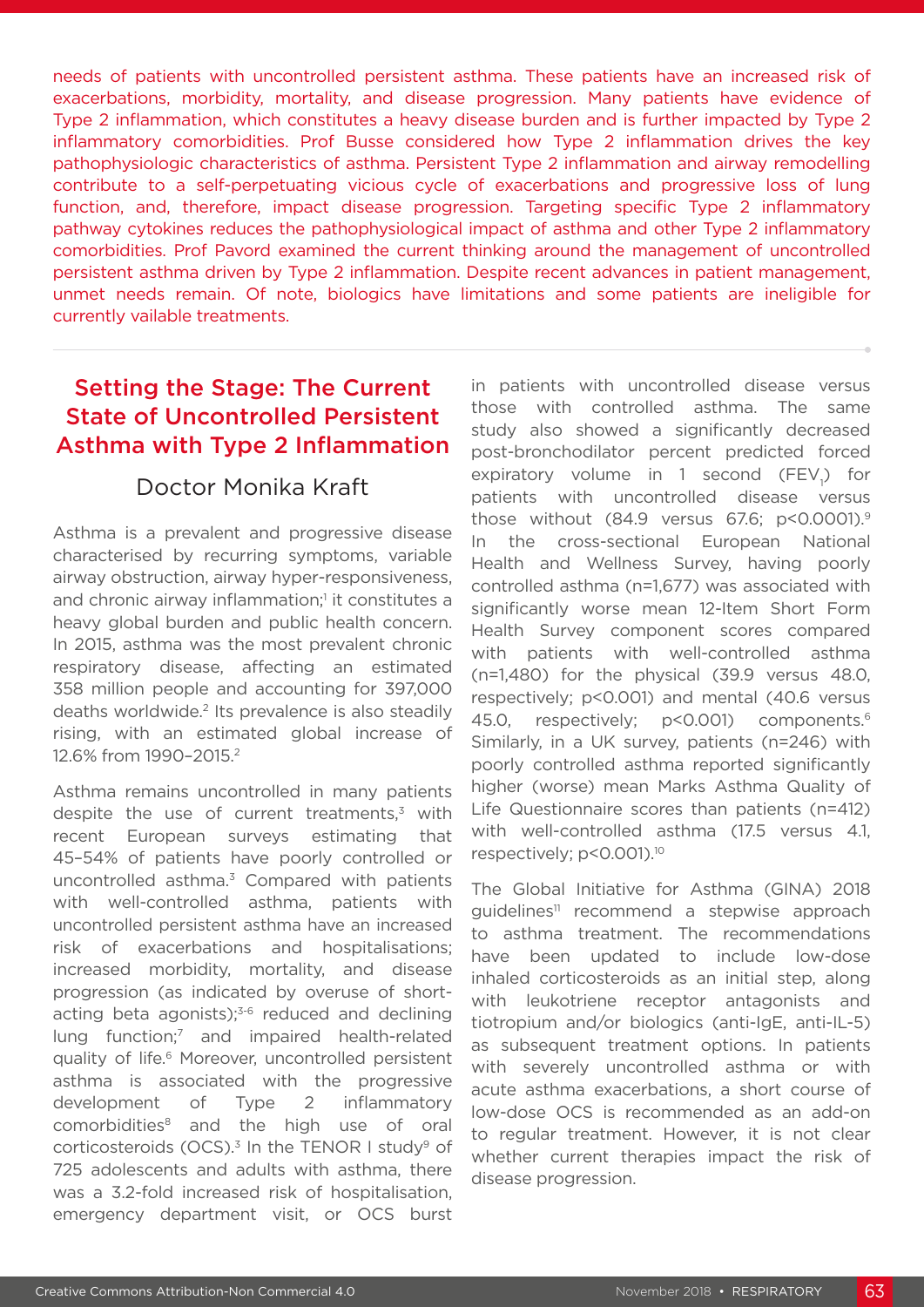

### Figure 1: Common effects of Type 2 inflammation in the pathophysiology of Type 2 inflammatory respiratory diseases.

FeNO: fractional exhaled nitric oxide; ILC2: Type 2 innate lymphoid cells; TARC: thymus and activation-regulated chemokine; TSLP: thymic stromal lymphopoietin.

Long-term use of OCS is associated with various adverse effects, including muscle weakness, back pain, osteoporosis, cataracts, glaucoma, diabetes, hypertension, gastrointestinal bleeding, increased susceptibility to infection, and bruising.12-14 Side effects have also been reported with intermittent OCS use<sup>15</sup> and managing these side effects is associated with a heavy economic burden. Data from the Severe Asthma Registry in Italy showed that among the 62% of patients with severe asthma who were receiving OCS, annual OCS-related events cost 193% more compared to the general population.<sup>16</sup>

More than 50% of patients with asthma have evidence of Type 2 inflammation in the airway,17,18 characterised by an early onset, the presence of atopic or allergic manifestations and eosinophilia, and responsiveness to corticosteroids.19,20 Markers of Type 2 inflammation include elevated fractional exhaled nitric oxide (FeNO), serum IgE, eosinophils, and chemotaxins (e.g., periostin, thymus and activation-regulated chemokine, and eotaxin-3).8,21-23 Type 2 inflammation is associated with a high disease burden. A study in 406 paediatric and adult patients

with asthma found that elevated levels of local (FeNO) and systemic (blood eosinophils) Type 2 inflammatory markers correlated with a higher likelihood of moderate-to-severe bronchial hyper-responsiveness (BHR), assessed using the provocation dose of a bronchoconstrictor agonist, causing a 20% fall in  $\mathsf{FEV}_{1}^{}$  (PD $_{20}^{}$ ) <0.3 mg. The risk of BHR was greatest when both of these markers were elevated, compared with increased levels of either marker alone.<sup>24</sup> Another prospective study in 304 patients with persistent asthma showed that FeNO levels >300% correlated with increased frequency of exacerbations requiring OCS use.25

Patients with asthma driven by Type 2 inflammation are at risk of comorbid Type 2 inflammatory diseases, including allergic rhinitis, atopic dermatitis, chronic rhinosinusitis (CRS) with or without nasal polyps, food allergy, eosinophilic oesophagitis, and aspirin or nonsteroidal anti-inflammatory drug-exacerbated respiratory disease.<sup>26-31</sup> Type 2 inflammation underpins the pathophysiology of Type 2 inflammatory diseases (Figure 1) and Type 2 pathophysiologic features drive the clinical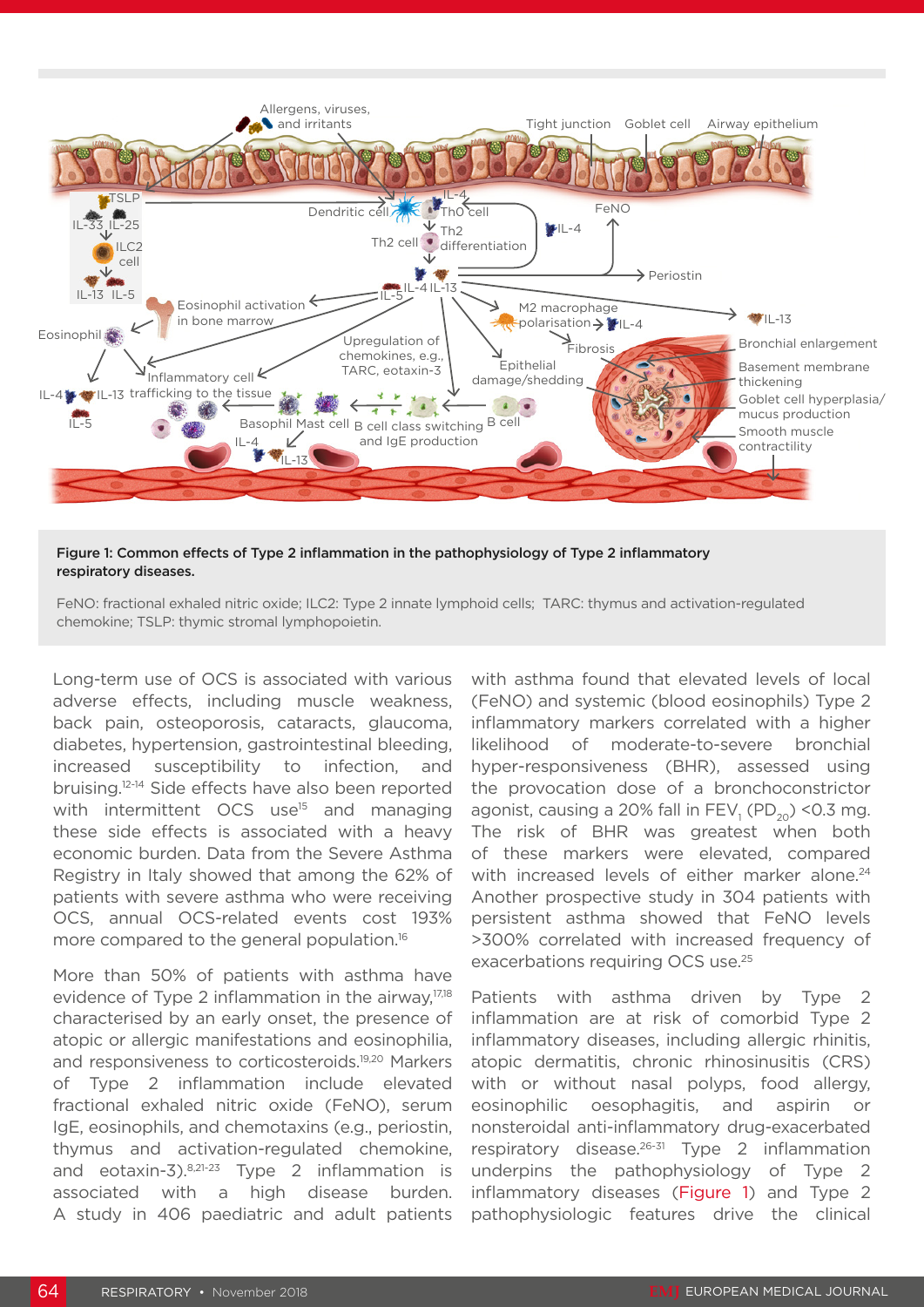manifestations of Type 2 inflammatory disease, increasing the disease burden in patients with Type 2 comorbidities. Therefore, it is important that clinicians assess for such comorbidities and address their management, where possible, to maximise the chances of asthma control.

The presence of comorbid Type 2 inflammatory diseases is linked to an increased risk of asthma exacerbations. Data from 118,981 patients with asthma included in the Optimum Patient Care Research Database showed that rhinitis, CRS with nasal polyps, atopic dermatitis, and nasal polyps were all significantly associated with an increased likelihood of asthma exacerbations.<sup>32</sup> Similarly, a study of 709 patients with asthma in the National Heart, Lung, and Blood Institute's Severe Asthma Research Program-3 found that the annual rate of exacerbations in patients with severe asthma was significantly greater in those with comorbid sinusitis versus those without (4.4 versus 2.5, respectively; p<0.001).<sup>33</sup> Another study of 79 adult patients with asthma showed that asthma control and lung function were decreased in patients with comorbid CRS with nasal polyps, compared to those without nasal polyps.34 Since uncontrolled persistent asthma presents challenges for disease control and management, treatments should address the full burden of the disease, from signs and symptoms to comorbidities.

# Addressing the Key Issues in the Treatment of Uncontrolled Persistent Asthma with Type 2 Inflammation

### Professor William Busse

The pathophysiology of asthma is underpinned by a complex interplay between inflammatory pathways involving multiple cytokines and inflammatory cells.<sup>35</sup> As highlighted by Dr Kraft, >50% of patients with asthma have evidence of Type 2 inflammation in the airway.<sup>17,18</sup> This is characterised by the presence of IL-4, IL-5, and IL-13, which are produced by Th2 cells and innate lymphoid cells in response to allergens, infectious agents, irritants, and pollutants. $35$ The components of Type 2 inflammation include airway inflammation, goblet cell hyperplasia, mucus production, smooth muscle contractility and proliferation, and airway remodelling. These components drive the key clinical characteristics of asthma, namely airway hyper-responsiveness, symptoms (e.g., reduced lung function), airway obstruction, and exacerbations.11,35

IL-4 and IL-13 are key Type 2 cytokines that drive many of the pathophysiologic features of asthma. For example, IL-13 contributes to goblet cell hyperplasia and increases expression of MUC5AC, which regulates epithelial cell mucus production,<sup>36,37</sup> contributing to airflow obstruction.38 IL-13 also directly influences airway smooth muscle characteristics, causing increased contractility, decreased relaxation capacity, and potentiating mitogenic effects in the muscle, $39-41$  and influences airway fibrosis directly and indirectly via TGF-β.42,43 IL-4 and IL-13 contribute to epithelial barrier disruption by increasing epithelial permeability<sup>44,45</sup> and are central to airway remodelling.<sup>19,46</sup> Persistent Type 2 inflammation and airway remodelling contribute to a self-perpetuating vicious cycle of exacerbations and progressive loss of lung function, and, therefore, impact disease progression.<sup>19,47</sup>

Asthma is a heterogeneous disease with multiple phenotypes.19,20,48 In Type 2 asthma, high and low endotypes are recognised, reflecting a spectrum of inflammation.<sup>49</sup> Type 2 cytokines regulate the production of inflammatory biomarkers in asthma. For example, IL-4 and IL-13 induce B cell class switching, which leads to an increase in IgE production and allergic sensitisation of mast cells and basophils that, when activated by specific allergens, cause allergic reactions.<sup>8</sup> IL-5 promotes maturation and activation of eosinophils, and IL-4 and IL-13 contribute to eosinophil trafficking to the lung tissues via adhesion molecules (e.g., vascular cell adhesion molecule-1) and chemokines (e.g., eotaxin-3).8,50,51 IL-4 and IL-13 also induce FeNO production by airway epithelial cells.<sup>52</sup>

FeNO is a product of airway epithelium that is generated by inflammation and is increasingly recognised as a valuable biomarker of asthma driven by Type 2 inflammation. FeNO is a noninvasive objective measure that is quick and easy to perform. FeNO levels are elevated in asthma characterised by Type 2 inflammation and can remain high despite highdose inhaled corticosteroid treatment in patients with uncontrolled or unresponsive asthma.<sup>11,52</sup>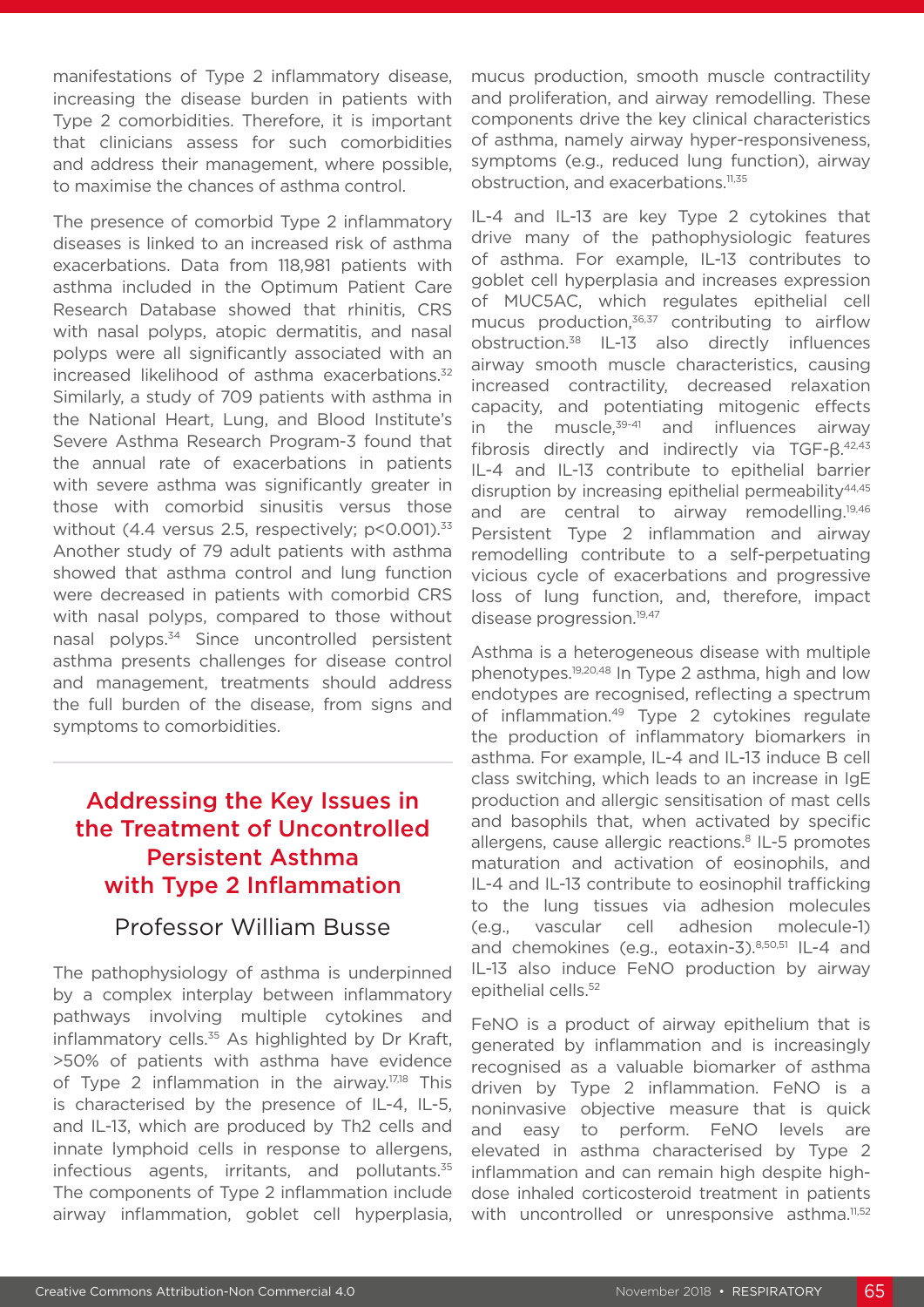

### Figure 2: A) Asthma biomarkers are associated with overlapping and distinct disease phenotypes. B) Elevated fractional exhaled nitric oxide and eosinophil Type 2 biomarkers correlate with increased airway bronchial hyper-responsiveness.

\*\*p<0.01; \*\*\*p<0.001.

BHR: bronchial hyper-responsiveness; EOS: eosinophils; FeNO: fractional exhaled nitric oxide.

*A) Adapted from Spahn et al.;52 B) Adapted from Malinovschi et al.24*

FeNO, IgE, and eosinophil biomarkers are associated with overlapping and distinct asthma disease phenotypes (Figure 2A). Evidence shows that elevation of both FeNO and eosinophils has an additive effect on airway BHR (Figure 2B) and leads to higher exacerbation rates than elevation of either biomarker alone, $24$  highlighting the value of using a panel of biomarkers to characterise asthma with Type 2 inflammation.

As discussed, Type 2 inflammation also underlies the pathophysiology of a number of inflammatory diseases that can be comorbid with uncontrolled persistent asthma.<sup>8,32</sup> Many of the pathophysiologic features of asthma are also observed in these diseases, and a number of biomarkers are shared.<sup>8,53</sup> For example, in CRS with nasal polyps, the effects of Type 2 inflammation include infiltration of immune cells, mucus production, microbiome alterations, barrier disruption, and tissue remodelling, which are associated with clinical disease manifestations, such as nasal polyps, obstruction, and discharge or post-nasal drip, which can lead to facial pain and a loss of smell.<sup>8,54-56</sup> In allergic rhinitis, Type 2 inflammation is associated with infiltration of immune cells, IgE production and cross-linking, mucus production, and barrier disruption, leading to clinical consequences that include itchy eyes and nose, sneezing, nasal blockage, nasal discharge and post-nasal drip, and rhinorrhoea.8,57 A consequence of this common pathophysiology is that multiple comorbid Type 2 inflammatory diseases can develop over time.<sup>32,58</sup> Hence, specifically targeting Type 2 inflammatory pathway cytokines reduces the pathophysiological impact of asthma and other Type 2 inflammatory comorbidities.

# Management of Uncontrolled Persistent Asthma: Current Considerations and Future Possibilities

Professor Ian Pavord

For every patient, the goals of asthma management are to achieve symptom control,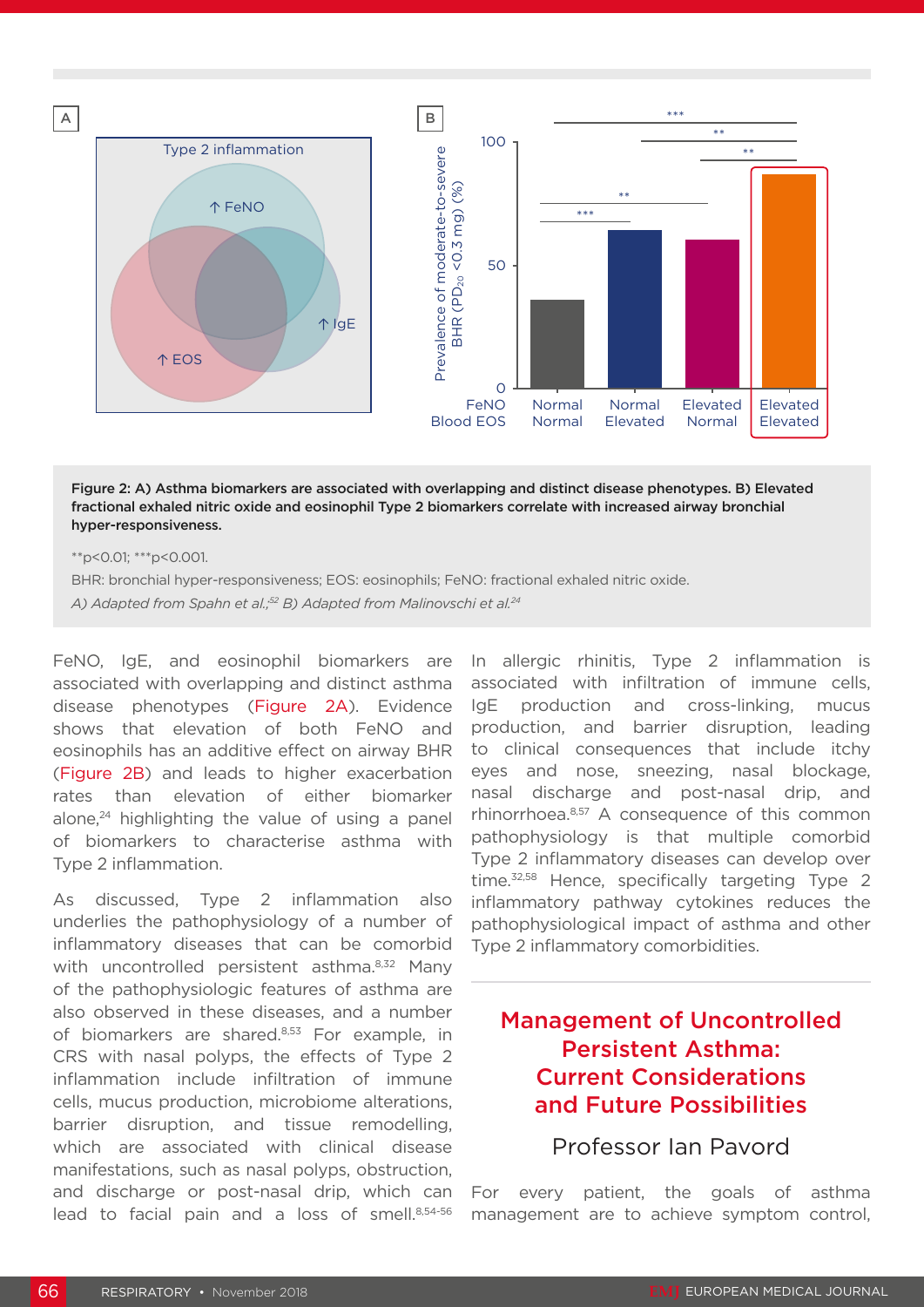maintain normal activity levels, and minimise future risk of exacerbations, fixed airflow limitation, and treatment side effects. As discussed by Dr Kraft, GINA advises a stepwise approach to the use of treatments to achieve this.<sup>11</sup>

Patients with uncontrolled persistent asthma driven by Type 2 inflammation have a heavy disease burden associated with reduced lung function, increased exacerbations and hospitalisations, Type 2 inflammatory comorbidities, OCS use, and reduced healthrelated quality of life.<sup>3,7,9,13,34</sup> Exacerbations have a direct, substantial impact on the economic burden of asthma. Results from a retrospective cohort study of 222,817 patients with asthma showed that the mean total asthma-related healthcare cost per exacerbation increased with disease severity and number of prior exacerbations in the 30 days post-exacerbation.<sup>59</sup>

The basic principles underpinning the management of uncontrolled persistent asthma are correct diagnosis, correct choice and use of treatment, and therapeutic adherence. Other considerations include the patient's risk of exacerbations and the risk of progressive disease and future disability. Careful assessment of patients with uncontrolled asthma is necessary to identify the disease phenotype, taking into consideration objective evidence of asthma (i.e., airway hyper-responsiveness,

reversible airflow obstruction, peak expiratory flow variability, and variable wheeze); evidence of airway inflammation (i.e., sputum eosinophilia or neutrophilia, blood eosinophilia, and increased FeNO); and any other factors contributing to their symptoms (i.e., predominant dry cough, fixed airflow obstruction, bronchiectasis, and extrapulmonary factors).<sup>11</sup> Patients with uncontrolled persistent asthma driven by Type 2 inflammation may also have an increased prevalence of overlapping Type 2 inflammatory diseases, which further increases the disease burden and provides additional challenges for disease management.<sup>8,32</sup>

Multiple biomarkers can aid treatment decisions in patients with asthma driven by Type 2 inflammation, including FeNO and blood or sputum eosinophils,<sup>8,11</sup> providing valuable information in addition to clinical assessment. A cross-sectional study of 12,408 patients demonstrated that elevated FeNO and blood eosinophil levels were associated with more asthma attacks and asthma-related emergency department visits compared with normal values,<sup>60</sup> while the inclusion of three biomarkers (FeNO, blood eosinophils, and periostin) in a composite scoring system further differentiated patients on the basis of exacerbations, independent of asthma symptoms.<sup>61</sup> These findings suggest that assessing a panel of Type 2 biomarkers, instead of isolated biomarkers, may better support asthma management.



#### Figure 3: Is there potential to intervene to prevent asthma exacerbations and modify disease progression?

*Adapted from Levy et al.64*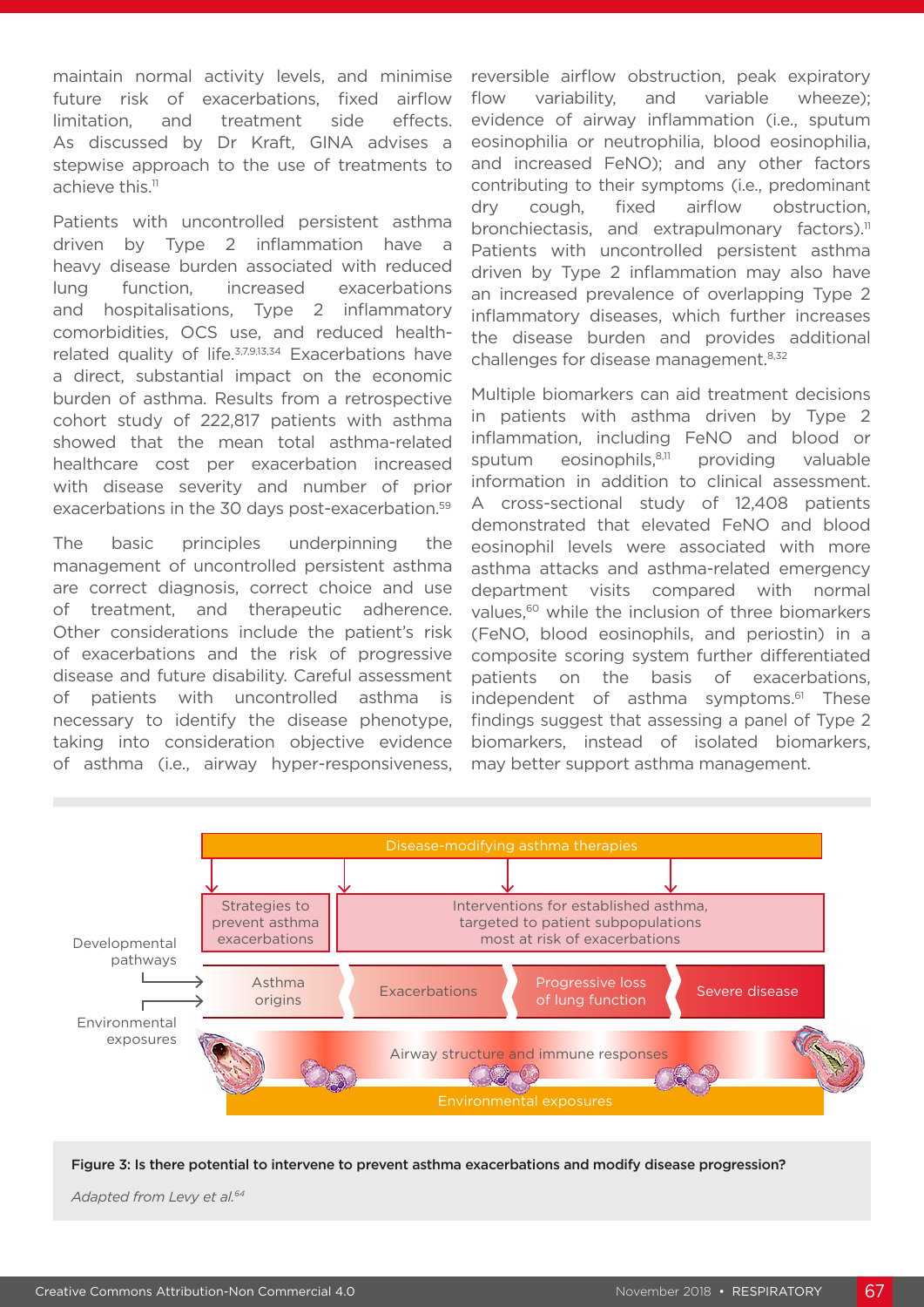Asthma phenotyping requires consideration of multiple factors, including clinical history and pattern of symptoms, comorbidities, and biomarkers.<sup>48</sup> Patients with severe asthma predominantly have symptoms/airway hyper-responsiveness, Type 2 inflammation/ exacerbations, or a mixture of the two.<sup>8,48</sup> Both of these groups require a different approach to management. For example, for patients in whom symptoms/airway dysfunction are dominant (e.g., early symptom predominant or obese female non-eosinophilic asthma), therapy directed at airway hyper-responsiveness (e.g., tiotropium, bronchial thermoplasty), antineutrophil treatment (e.g., macrolide antibiotics), and addressing comorbidities are considered effective approaches. In comparison, for patients in whom inflammation/risk of exacerbation are dominant (i.e., inflammationpredominant asthma), targeted biologic Type 2 therapy should be considered.<sup>8,48</sup>

Four biologic therapies active against Type 2 inflammation are currently licensed in the European Union (EU) and the USA for the treatment of asthma. Omalizumab is a humanised anti-IgE monoclonal antibody (mAb) that specifically binds free IgE in the serum and can interrupt the allergic cascade by preventing binding of IgE with its high-affinity FcεRI receptors on mast cells, antigen-presenting cells, basophils, and other inflammatory cells.<sup>62</sup> The other three licensed biologics target IL-5 signalling, binding to either IL-5 directly (the humanised mAb mepolizumab and reslizumab) or to the IL-5 receptor (the fully human mAb benralizumab), resulting in a depletion of blood and airway eosinophils and basophils.<sup>63</sup> Agents undergoing Phase III clinical testing for poorly controlled/uncontrolled, persistent, or severe asthma include tezepelumab (a human mAb that specifically targets the epithelial cell-derived cytokine, thymic stromal lymphopoietin) and dupilumab (a fully human mAb that specifically binds to the alpha subunit of the IL-4 receptor-alpha). Although targeted therapy based on patient characteristics has led to improved outcomes in patients with uncontrolled persistent asthma driven by Type 2 inflammation, unmet needs remain.

Current biologic therapies are indicated for asthma with an eosinophilic (IL-5) or allergic (IgE) phenotype only, leaving some patients ineligible for treatment and, thus, suboptimally controlled. In addition, these therapies only partially inhibit Type 2 inflammation and may be less effective than biologics that have a broader effect on signalling pathways and iomarkers of Type 2 inflammation. They have also not demonstrated consistent, clinically meaningful improvements in key asthma control goals across a broad range of Type 2 biomarkers, and no therapy addresses all common Type 2 comorbidities.8

Tools are now available that offer the potential to prevent asthma exacerbations<sup>64</sup> and modify the course of the disease (Figure 3). Once a diagnosis of asthma is established, patient classification reflects disease heterogeneity and the biological basis of this heterogeneity using clinical and/or molecular phenotypes. Risk factors for abnormal lung growth and poor lung function include low  $\mathsf{FEV}_{1}$ , airway hyper-responsiveness, and increased OCS use, which can be modified with treatment.<sup>65</sup> Frequent exacerbations are associated with a progressive loss of lung function and, therefore, reducing exacerbations may prevent or reduce this process.<sup>66</sup> Interventions for established disease could be targeted at patient subpopulations most at risk of exacerbations, for example, patients with uncontrolled persistent asthma driven by Type 2 inflammation.

The era of biologics has raised treatment expectations in asthma and changed future aspirations for treatment. Targeting the underlying pathophysiology of the disease may arrest or reverse progressive loss of lung function and airway structural changes, affording the potential for disease modification in uncontrolled persistent asthma.<sup>64</sup>

# Conclusion

Asthma is a prevalent and progressive disease that remains uncontrolled in many patients, despite the use of current treatments. Many patients with uncontrolled persistent asthma have evidence of Type 2 inflammation. Persistent Type 2 inflammation and airway remodelling contribute to a self-perpetuating vicious cycle of exacerbations and progressive loss of lung function, and, therefore, impact disease progression. These patients are also at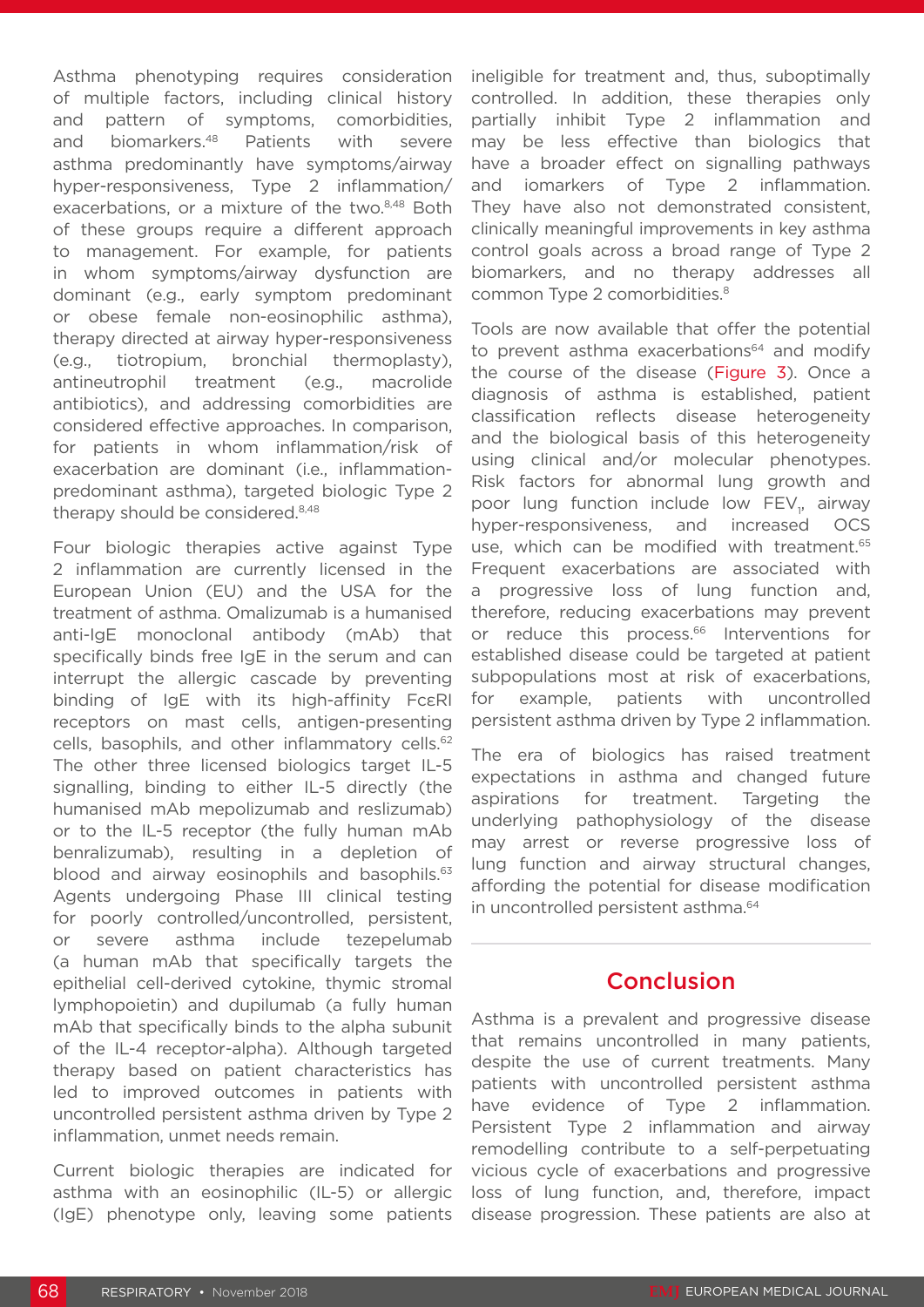risk of comorbid Type 2 inflammatory diseases, which further contribute to the heavy burden cytokines reduces the pathophysiology of of disease. Type 2 inflammation is complex and heterogeneous and encompasses multiple asthma phenotypes. Asthma phenotyping requires consideration of multiple factors, including clinical history and symptom pattern, comorbidities, and multiple biomarkers, such as FeNO, IgE, and eosinophils.

Targeting specific Type 2 inflammatory pathway asthma and other Type 2 inflammatory comorbidities. However, despite recent advances in the management of uncontrolled persistent asthma driven by Type 2 inflammation, unmet needs remain. Of particular note, existing biologics have some limitations and not all patients are eligible for currently available treatments.

#### References

- 1. National Asthma Education and Prevention Program, Third Expert Panel on the Diagnosis and Management of Asthma. Expert Panel Report 3: Guidelines for the Diagnosis and Management of Asthma. Section 2, Definition, Pathophysiology and Pathogenesis of Asthma, and Natural History of Asthma. Bethesda (MD): National Heart, Lung, and Blood Institute; 2007.
- 2. GBD 2015 Chronic Respiratory Disease Collaborators. Global, regional, and national deaths, prevalence, disability-adjusted life years, and years lived with disability for chronic obstructive pulmonary disease and asthma, 1990-2015: A systematic analysis for the Global Burden of Disease Study 2015. Lancet Respir Med. 2017;5(9):691-706.
- 3. Price D et al. Asthma control and management in 8,000 European patients: The REcognise Asthma and LInk to Symptoms and Experience (REALISE) survey. NPJ Prim Care Respir Med. 2014;24:14009.
- 4. Chen W et al. Long-term trajectories of mild asthma in adulthood and risk factors of progression. J Allergy Clin Immunol Pract. 2018. [Epub ahead of print].
- 5. Custovic A et al. EAACI position statement on asthma exacerbations and severe asthma. Allergy. 2013;68(12):1520-31.
- 6. Demoly P et al. Repeated crosssectional survey of patient-reported asthma control in Europe in the past 5 years. Eur Respir Rev. 2012;21(123):66-74.
- 7. O'Byrne PM et al.; START Investigators Group. Severe exacerbations and decline in lung function in asthma. Am J Respir Crit Care Med. 2009;179(1):19-24.
- 8. Gandhi NA et al. Targeting key proximal drivers of type 2 inflammation in disease. Nat Rev Drug Discov. 2016;15(1):35-50.
- 9. Haselkorn T et al.; TENOR Study Group. Consistently very poorly controlled asthma, as defined by the impairment domain of the Expert Panel Report 3 guidelines, increases

risk for future severe asthma exacerbations in The Epidemiology and Natural History of Asthma: Outcomes and Treatment Regimens (TENOR) study. J Allergy Clin Immunol. 2009;124(5):895-902.e1-4.

- 10. Upton J et al. Asthma-specific healthrelated quality of life of people in Great Britain: A national survey. J Asthma. 2016;53(9):975-82.
- 11. Global Initiative for Asthma (GINA). Global Strategy for Asthma Management and Prevention (2018 update) 2018. Available at: https://ginasthma.org/2018-ginareport-global-strategy-for-asthmamanagement-and-prevention/. Last accessed: 12 October 2018.
- 12. Lefebvre P et al. Acute and chronic systemic corticosteroid-related complications in patients with severe asthma. J Allergy Clin Immunol. 2015;136(6):1488-95.
- 13. Sullivan PW et al. The relationship between asthma, asthma control and economic outcomes in the United States. J Asthma. 2014;51(7):769-78.
- 14. Walsh LJ et al. Adverse effects of oral corticosteroids in relation to dose in patients with lung disease. Thorax. 2001;56(4):279-84.
- 15. Sullivan PW et al. Oral corticosteroid exposure and adverse effects in asthmatic patients. J Allergy Clin Immunol. 2018;141(1):110-6.e7.
- 16. Heffler E et al. 1006 Pharmacoeconomic evaluation of oral corticosteroid adverse events in patients with severe asthma. Allergy. 2018;73(S105):528.
- 17. Peters MC et al. Measures of gene expression in sputum cells can identify TH2-high and TH2-low subtypes of asthma. J Allergy Clin Immunol. 2014;133(2):388-94.
- 18. Schleich F et al. Heterogeneity of phenotypes in severe asthmatics. The Belgian Severe Asthma Registry (BSAR). Respir Med. 2014;108(12):1723-32.
- 19. Fahy JV. Type 2 inflammation in asthma--Present in most, absent in many. Nat Rev Immunol. 2015;15(1):

57-65.

- 20. Gauthier M et al. Evolving concepts of asthma. Am J Respir Crit Care Med. 2015;192(6):660-8.
- 21. Woodruff PG et al. T-helper type 2-driven inflammation defines major subphenotypes of asthma. Am J Respir Crit Care Med. 2009;180(5):388-95.
- 22. Izuhara K et al. Using periostin as a biomarker in the treatment of asthma. Allergy Asthma Immunol Res. 2016;8(6):491-8.
- 23. Coleman JM et al. Epithelial eotaxin-2 and eotaxin-3 expression: Relation to asthma severity, luminal eosinophilia and age at onset. Thorax. 2012;67(12):1061-6.
- 24. Malinovschi A et al. Simultaneously increased fraction of exhaled nitric oxide levels and blood eosinophil counts relate to increased asthma morbidity. J Allergy Clin Immunol. 2016;138(5):1301-8.e2.
- 25. Zeiger RS et al. Elevated exhaled nitric oxide is a clinical indicator of future uncontrolled asthma in asthmatic patients on inhaled corticosteroids. J Allergy Clin Immunol. 2011;128(2):412-4.
- 26. Bousquet J et al.; World Health Organization; GA(2)LEN; AllerGen. Allergic Rhinitis and its Impact on Asthma (ARIA) 2008 update (in collaboration with the World Health Organization, GA(2)LEN and AllerGen). Allergy. 2008; 63(Suppl 86):8-160.
- 27. Caffarelli C et al. Asthma and food allergy in children: Is there a connection or interaction? Front Pediatr. 2016;4:34.
- 28. Carr S, Watson W. Eosinophilic esophagitis. Allergy Asthma Clin Immunol. 2011;7(Suppl 1):S8.
- 29. Kennedy JL et al. Aspirinexacerbated respiratory disease: Prevalence, diagnosis, treatment, and considerations for the future. Am J Rhinol Allergy. 2016;30(6):407-13.
- 30. Vandeplas G et al. The 'GA2LEN Sinusitis Cohort': An introduction. Clin Transl Allergy. 2015;5(Suppl 4):O1.